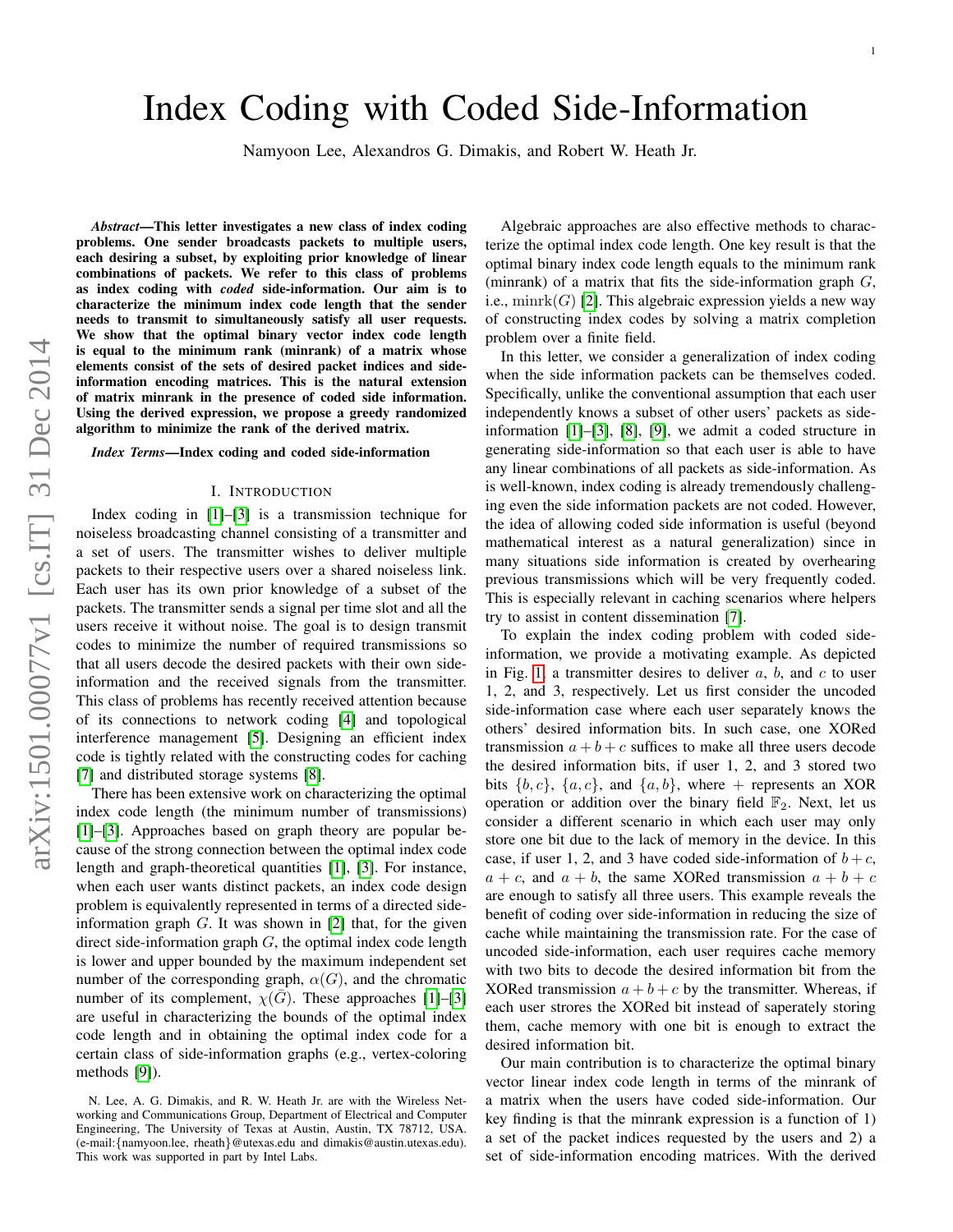

<span id="page-1-0"></span>Fig. 1. A motivating example of the index coding problem with coded sideinformation. For the case of uncoded side-information, each user requires cache memory with two bits to decode the desired information bit from the XORed transmission  $a+b+c$  by the transmitter. Whereas, if each user strores the XORed bit instead of saperately storing them, cache memory with one bit is enough to extract the desired information bit.

equivalence between the optimal index code length and the minrank expression, we propose a random greedy algorithm that minimizes the rank of the derived matrix. The index coding problem with coded side-information, in fact, was initially considered in [\[6\]](#page-4-8) where a linear index code with coded side-information can be found equivalently by solving a system of multi-variable polynomial equations, which is difficult to solve in general. We show how to design index codes by minimizing the rank of a derived matrix. This rank minimization formulation allows us to connect the index code design problem to a matrix completion problem over finite fields [\[10\]](#page-4-9).

#### II. PROBLEM FORMULATION

Consider one transmitter and  $K$  users in a network. The transmitter has N packets, each with F bits,  $x_n \in \mathbb{F}_2^F$  for  $n \in \mathcal{N} = \{1, 2, \dots, N\}$ . We denote a sequence of all packets by  $\mathbf{x} = [\mathbf{x}_1, \mathbf{x}_2, \dots, \mathbf{x}_N]^T \in \mathbb{F}_2^{FN}$ . User  $k \in \{1, 2, \dots, K\}$ K requests a set of packets  $\{x_i\}$  for  $i \in \mathcal{T}_k \subset \mathcal{N}$  ( $\mathcal{T}_k$  is a subset of N). For example, if  $\mathcal{T}_k = \{1, 2\}$ , then user k desires to decode packets  $x_1$  and  $x_2$ . Further, user  $k \in \mathcal{K}$  has coded side-information  $\mathbf{u}_k \in \mathbb{F}_2^{M_k F}$  with the size of  $M_k F$ bits for  $M_k F \in \mathbb{N}$ . Assuming a linear encoding method, side-information given to user  $k$ ,  $\mathbf{u}_k$ , is created by a sideinformation generating matrix  $\mathbf{S}_k \in \mathbb{F}_2^{M_k F \times NF}$  as

$$
\mathbf{u}_k = \mathbf{S}_k \mathbf{x}.\tag{1}
$$

With knowledge of the set of encoding matrices  $\{S_1, \ldots, S_K\},\$ the transmitter sends different linear combinations of packets x over  $LF$  time slots (channel uses) so that all users successfully decode the requested packets by exploiting their coded sideinformation  $\mathbf{u}_k$ .

Under the restriction of linear coding, the transmitter uses an index coding matrix as an encoding function, i.e.,  $C_{\text{IC}} =$  $[\mathbf{C}_1, \mathbf{C}_2, \dots, \mathbf{C}_N] \in \mathbb{F}^{LF \times NF}$ . Note that the k-th sub-matrix  $\mathbf{C}_k \in \mathbb{F}_2^{LF \times F}$  is the precoding matrix carrying the k-th packet  $x_k$ . When the transmitter sends L packets with the index coding matrix  $C_{\text{IC}}$  over a noiseless link, user k obtains the information vector  $y \in \mathbb{F}_2^{LF}$  over  $LF$  channel uses as

$$
y = C_{\rm IC} x. \tag{2}
$$

Applying a linear decoder  $\mathbf{D}_k^T \in \mathbb{F}_2^{|\mathcal{T}_k| F \times (L+M_k)F}$ , user  $k \in$  $\{1, 2, \ldots, K\}$  decodes packet  $x_i$  for  $i \in \mathcal{T}_k$  using both the received signal y and the coded side-information vector  $\mathbf{u}_k$ . The decodablity condition at user  $k$  is

<span id="page-1-1"></span>
$$
\mathbf{D}_k^T \left[ \frac{\mathbf{y}}{\mathbf{u}_k} \right] = \mathbf{R}_k \mathbf{x},\tag{3}
$$

where  $\mathbf{R}_k \in \mathbb{F}_2^{|\mathcal{T}_k|F \times NF}$  denotes the index matrix of the requested packets by user k and  $\mathbf{R}_k \neq \mathbf{S}_k$ . Hence, the index matrix  $\mathbf{R}_k$  is a block matrix whose  $(i, t_i)$  sub-block is an identity matrix  $\mathbf{I}_F$  if  $t_i \in \mathcal{T}_k$ ; otherwise the remaining blocks are zero matrices. With the decodability condition in [\(3\)](#page-1-1), we define a valid linear index code and its optimal code length.

Definition 1. *(Valid linear index code) The index coding matrix*  $C_{\text{IC}} \in \mathbb{F}_2^{LF \times NF}$  is valid over  $\mathbb{F}_2$  with the length  $LF$ *if every user is able to decode its desired sets of packets from the transmitted packets and side-information available at user* k*. In other words, all users simultaneously satisfy the decodability conditions in [\(3\)](#page-1-1).*

Definition 2. *(Optimal linear index code length) It is said that the index coding matrix*  $C_{\text{IC}} \in \mathbb{F}_2^{LF \times NF}$  *has the optimal length*  $\beta_2^*$  *if*  $\mathbf{C}_{\text{IC}} \in \mathbb{F}_2^{LF \times NF}$  *is valid and with the minimum number of rows*  $\beta_2^* = \min LF$ .

#### III. MAIN RESULTS

In this section, we characterize the minrank expression of the index code length for the class of index coding problems with coded side-information. The following theorem is the main result of this paper.

<span id="page-1-2"></span>Theorem 1. *For the given set of side-information generating matrices*  $\{S_1, \ldots, S_K\}$  *and the desired packet index matrices*  ${R_1, \ldots, R_K}$ *, the optimal linear vector index code length*  $\hat{\beta}_2^{\star}$  *over*  $\mathbb{F}_2$  *is obtained by solving the following optimization problem:*

$$
\beta_2^{\star}(\{\mathbf{S}_k, \mathbf{R}_k\}_{k=1}^K) = \min_{\mathbf{A}_1^T, \dots, \mathbf{A}_K^T} \left( \begin{bmatrix} \mathbf{R}_1 + \mathbf{A}_1^T \mathbf{S}_1 \\ \vdots \\ \mathbf{R}_K + \mathbf{A}_K^T \mathbf{S}_K \end{bmatrix} \right), \quad (4)
$$

*where*  $\mathbf{A}_k^T \in \mathbb{F}_2^{|\mathcal{T}_k|F \times M_kF}$ .

*Proof:* We prove Theorem [1](#page-1-2) using an algebraic approach. Recall the decodability condition of user  $k \in \mathcal{K}$  in [\(3\)](#page-1-1). We decompose the decoding matrix  $D_k^T$  into two sub matrices  $\mathbf{B}_k^T \in \mathbb{F}_2^{|\mathcal{T}_k|F \times LF}$  and  $\mathbf{A}_k^T \in \mathbb{F}_2^{|\mathcal{T}_k|F \times M_kF}$  as

<span id="page-1-5"></span>
$$
\mathbf{D}_k^T = \left[ \begin{array}{cc} \mathbf{B}_k^T & \mathbf{A}_k^T \end{array} \right],\tag{5}
$$

where sub-matrices  $\mathbf{B}_k^T$  and  $\mathbf{A}_k^T$  are multiplied to the received signal vector y and side-information vector  $\mathbf{u}_k$ , respectively. With these sub-matrices, the decodability condition in [\(3\)](#page-1-1) at user  $k$  is equivalently decomposed as

<span id="page-1-4"></span><span id="page-1-3"></span>
$$
\mathbf{B}_k^T \mathbf{y} + \mathbf{A}_k^T \mathbf{u}_k = \mathbf{R}_k \mathbf{x}.\tag{6}
$$

Using the fact that  $y = C_{\text{IC}}x$  and  $u_k = S_kx$ , the decodability condition in [\(6\)](#page-1-3) is rewritten as

$$
\left(\mathbf{B}_k^T \mathbf{C}_{\mathrm{IC}} + \mathbf{A}_k^T \mathbf{S}_k\right) \mathbf{x} = \mathbf{R}_k \mathbf{x}.\tag{7}
$$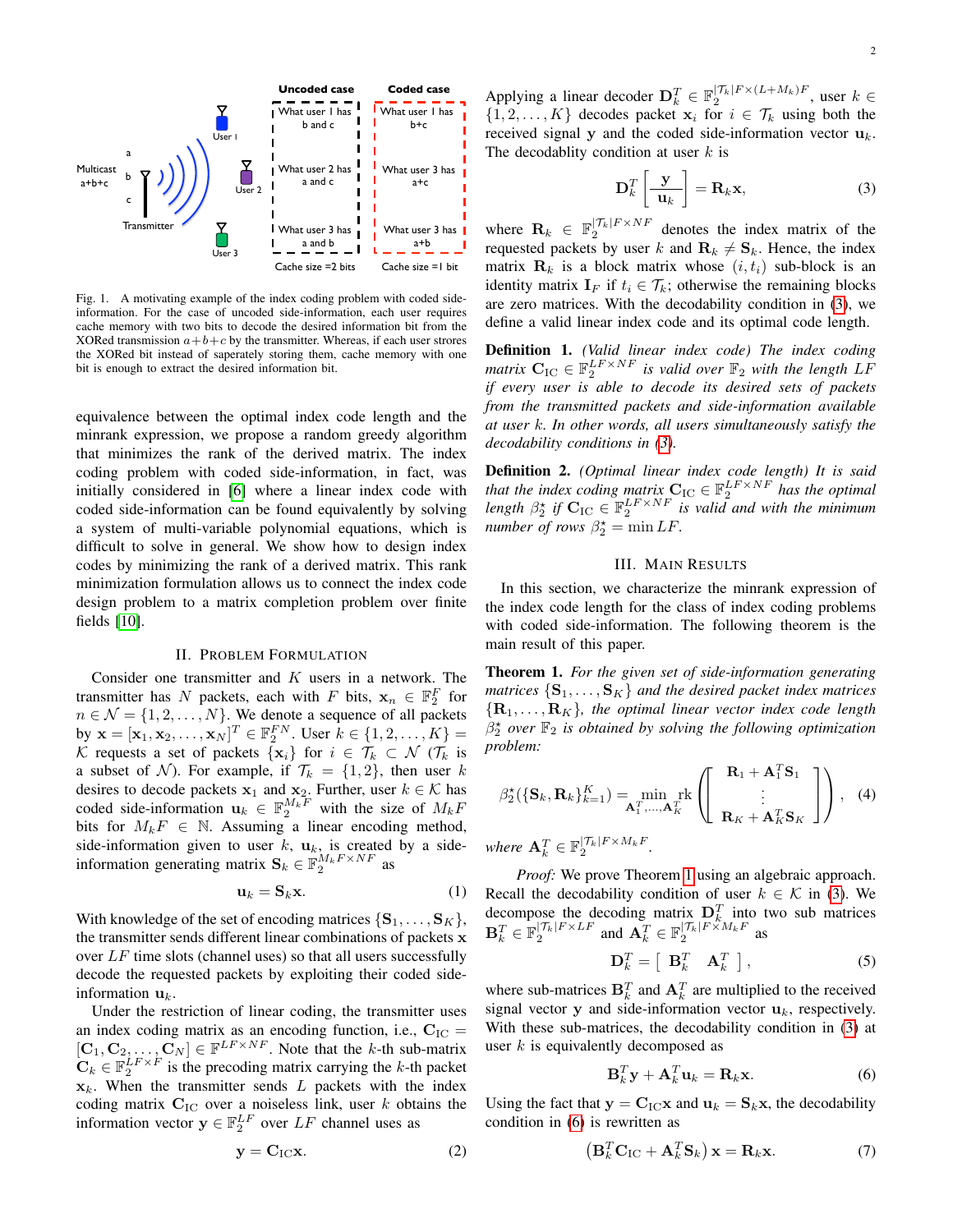Since  $x$  is non-degenerate, the decodability condition in  $(7)$ simplifies further as

$$
\mathbf{B}_k^T \mathbf{C}_{\text{IC}} + \mathbf{A}_k^T \mathbf{S}_k = \mathbf{R}_k, \n\mathbf{B}_k^T \mathbf{C}_{\text{IC}} = \mathbf{R}_k + \mathbf{A}_k^T \mathbf{S}_k,
$$
\n(8)

where the last equality is due to the addition over  $\mathbb{F}_2$ . Since every users needs to satisfy the decodability condition in [\(8\)](#page-2-0), the decodability condition for all the users is given by

$$
\left[\begin{array}{c}\n\mathbf{B}_{1}^{T} \\
\vdots \\
\mathbf{B}_{K}^{T}\n\end{array}\right]_{LF \times NF} = \left[\begin{array}{c}\n\mathbf{R}_{1} + \mathbf{A}_{1}^{T}\mathbf{S}_{1} \\
\vdots \\
\mathbf{R}_{K} + \mathbf{A}_{K}^{T}\mathbf{S}_{K}\n\end{array}\right].
$$
\n(9)\n
$$
(\sum_{k=1}^{K} |\mathcal{T}_{k}|) F \times LF
$$

Notice that the rank of each matrix in the left-hand side in [\(9\)](#page-2-1) respectively equals to  $LF$ . This is because, by definition,  $C_{\text{IC}}$ should have  $LF$  linearly independent rows as a transmitter sends out a linearly independent linear combination of packets per time slot. Furthermore, the concatenating matrix of all decoding matrices  $\mathbf{B}_k^T$  also has  $LF$  linearly independent columns to employ received vector  $y \in \mathbb{F}_2^{LF}$  in decoding. We denote the concatenating matrix of all decoding matrices by  $\mathbf{\bar{B}} = [\mathbf{B}_1, \dots, \mathbf{B}_K]^T$ . From the rank inequality, the rank of the product of the two matrices is upper bounded by

$$
\mathrm{rk}(\bar{\mathbf{B}}\mathbf{C}_{\mathrm{IC}}) \le \min\left\{\mathrm{rk}(\bar{\mathbf{B}}), \mathrm{rk}(\mathbf{C}_{\mathrm{IC}})\right\} = LF. \tag{10}
$$

Furthermore, applying Sylvester's rank inequality, we obtain the lower bound on the rank as

$$
\operatorname{rk} (\bar{\mathbf{B}} \mathbf{C}_{\text{IC}}) \ge \operatorname{rk} (\bar{\mathbf{B}}) + \operatorname{rk} (\mathbf{C}_{\text{IC}}) - L F = L F. \tag{11}
$$

As a result, we conclude that the rank of the matrix in the right-hand side in  $(9)$  equals to  $LF$ , namely,

$$
LF = \text{rk}\left(\begin{bmatrix} \mathbf{R}_1 + \mathbf{A}_1^T \mathbf{S}_1 \\ \vdots \\ \mathbf{R}_K + \mathbf{A}_K^T \mathbf{S}_K \end{bmatrix}\right). \tag{12}
$$

Since we are interested in finding the minimum  $LF$ , the optimal index code length  $\beta_2^{\star}(\{\mathbf{S}_k, \mathbf{R}_k\}_{k=1}^K) = \min LF$ is obtained by minimizing the rank of the matrix in [\(12\)](#page-2-2) with respective to over all possible indeterminate elements in  ${ {\bf A}_k }_{k=1}^K$ . Consequently, the minimum index code length is obtained by solving the optimization problem stated in  $(4)$ .

Theorem 1 shows that the optimal linear index code length is determined by two factors: 1) the set of the packet index matrices  $\{R_k\}$  and 2) the set of side-information encoding matrices  $\{S_k\}$ . Furthermore, the derived minrank expression in [\(4\)](#page-1-5) is useful to design the optimal index coding matrix  $C_{\text{IC}}$ with the rank of  $\beta_2^*$ . This is because, under the premise that  ${B_k}$  is predefined as  ${\bf B}_k^T = {\bf I}_{|\mathcal{T}_k|F}$  for  $k \in \mathcal{K}$ , it is possible to attain the optimal index coding matrix with rank  $\beta_2^*$ ,  $\mathbf{C}_{\text{IC}}^*$ , by arbitrary selecting a set of the  $\beta_2^*$  linearly independent rows in [\(4\)](#page-1-5) with  $\{A_k^*\}$ . Therefore, the index coding matrix can be obtained by carefully completing the indeterminate elements in  ${ {\bf A}_k^{\star} }$  so that they provide the minimum rank of the resultant matrix. This motivates us to design an algorithm that finds the index coding matrix via a matrix completion approach, which will be explained in Section IV.

To shed further light on the significance of Theorem [1,](#page-1-2) it is instructive to consider certain special cases and examples.

<span id="page-2-0"></span>A special case is when  $F = 1$ ,  $N = K$ , and  $M_k = 1$ . User  $k \in \{1, 2, ..., K\}$  requests packet  $x_k \in \mathbb{F}_2$  with one bit file size, i.e.,  $\mathcal{T}_k = \{k\}$  and  $|\mathcal{T}_k| = 1$ . Therefore, the packet requested by user  $k$  is simply written as a unit vector whose k-th element is one,  $\mathbf{R}_k = \mathbf{e}_k^T$ . Further, we assume that the memory size of user k is one bit, i.e.,  $M_k = 1$  for  $\forall k$ . Then, the coded side-information generating matrix becomes a vector  $\mathbf{s}_k^T \in \mathbb{F}_2^K$ . In this reduced setup, the optimal index code length is stated in the following corollary.

<span id="page-2-1"></span>**Corollary 1.** When  $N = K$  and  $F = M_k = 1$ , the optimal *scalar linear index code length is obtained by solving the following optimization problem*

<span id="page-2-3"></span>
$$
\beta_2^{\star}(\{\mathbf{s}_k, \mathbf{e}_k\}_{k=1}^K) = \min_{a_1, \dots, a_K} \text{rk}\left(\begin{bmatrix} \mathbf{e}_1^T + a_1 \mathbf{s}_1^T \\ \vdots \\ \mathbf{e}_K^T + a_K \mathbf{s}_K^T \end{bmatrix}\right)
$$

$$
= \min_{\mathbf{\bar{A}}} \text{rk}\left(\mathbf{I}_K + \mathbf{\bar{S}}\mathbf{\bar{A}}\right), \qquad (13)
$$

where  $\bar{\mathbf{S}} = [\mathbf{s}_1, \dots, \mathbf{s}_K]$  and  $\bar{\mathbf{A}} = \text{diag}[a_1, a_2, \dots, a_K]^T$ .

*Proof:* Without loss of generality, we assume that user  $k$ desires to decode file  $x_k$ , i.e.,  $\mathbf{R}_k = \mathbf{e}_k^T$  with side-information  $u_k = s_k^T \mathbf{x}$ . Then, from Theorem 1, the optimal index code length is obtained by solving the problem stated in [\(13\)](#page-2-3).  $\blacksquare$ 

<span id="page-2-2"></span>Example 1 (Optimal Side-Information Encoding Struc**ture**): For the given  $a_k = 1$ , if we choose  $\bar{S} = J_K + I_K$  where  $\mathbf{J}_K \in \mathbb{F}_2^{K \times K}$  is a all-ones matrix, then the rank of the matrix  $I_K + \bar{S}\bar{A}$  becomes one as  $I_K + \bar{S}\bar{A} = I_K + J_K + I_K = J_K$ and rank $(\mathbf{J}_k) = 1$ . As a result, we conclude that the optimal index code with the length one is achievable *if and only if* the product of the side-information encoding matrix and the free variables in  $A$  (decoding matrix) has a particular structure of  $\overline{\mathbf{S}}\overline{\mathbf{A}} = \mathbf{J}_K + \mathbf{I}_K$ . This confirms the intuition that if each user knows XORed information of all packets excepting for its desired one as side-information, it is possible to satisfy all users by sending XORed information of all packets within one channel use.

Example 2 (Connection to Index Coding with Uncoded Side-Information): Let us consider the following index coding problem where  $K = N = 5$  and  $F = 1$ . User  $k \in \{1, \ldots, 5\}$  desires to decode  $x_k \in \mathbb{F}_2$  with the set of uncoded side-information as follows:

- User 1 has  $x_2$  and  $x_5$ , i.e.,  $S_1 = [e_2 \ e_5]^T \in \mathbb{F}_2^{2 \times 5}$ ,
- User 2 has  $x_1$  and  $x_5$ , i.e.,  $S_2 = [e_1 \ e_5]^T \in \mathbb{F}_2^{2 \times 5}$ ,
- User 3 has  $x_2$  and  $x_4$ , i.e.,  $S_3 = [e_2 \ e_4]^T \in \mathbb{F}_2^{2 \times 5}$ ,
- User 4 has  $x_2$  and  $x_3$ , i.e.,  $S_4 = [e_2 \ e_3]^T \in \mathbb{F}_2^{5 \times 5}$ ,
- User 5 has  $x_1, x_3$ , and  $x_4$ , i.e.,  $S_5 = [\mathbf{e}_1 \ \mathbf{e}_3 \ \mathbf{e}_4]^T \in \mathbb{F}_2^{3 \times 5}$ .

Note that since the side-information is uncoded, each row in side-information matrix  $S_k$  contains a non-zero element. Denoting  $\mathbf{A}_k^T = [a_k^1, a_k^2] \in \mathbb{F}_2^{2 \times 1}$  for  $k \in \{1, \ldots, 4\}$  and  $\mathbf{A}_5^T = [a_5^1, a_5^2, a_5^3] \in \mathbb{F}_2^{3 \times 1}$ , from Theorem 1, we are able to find the optimal index coding matrix  $C_{\text{IC}}$  by solving the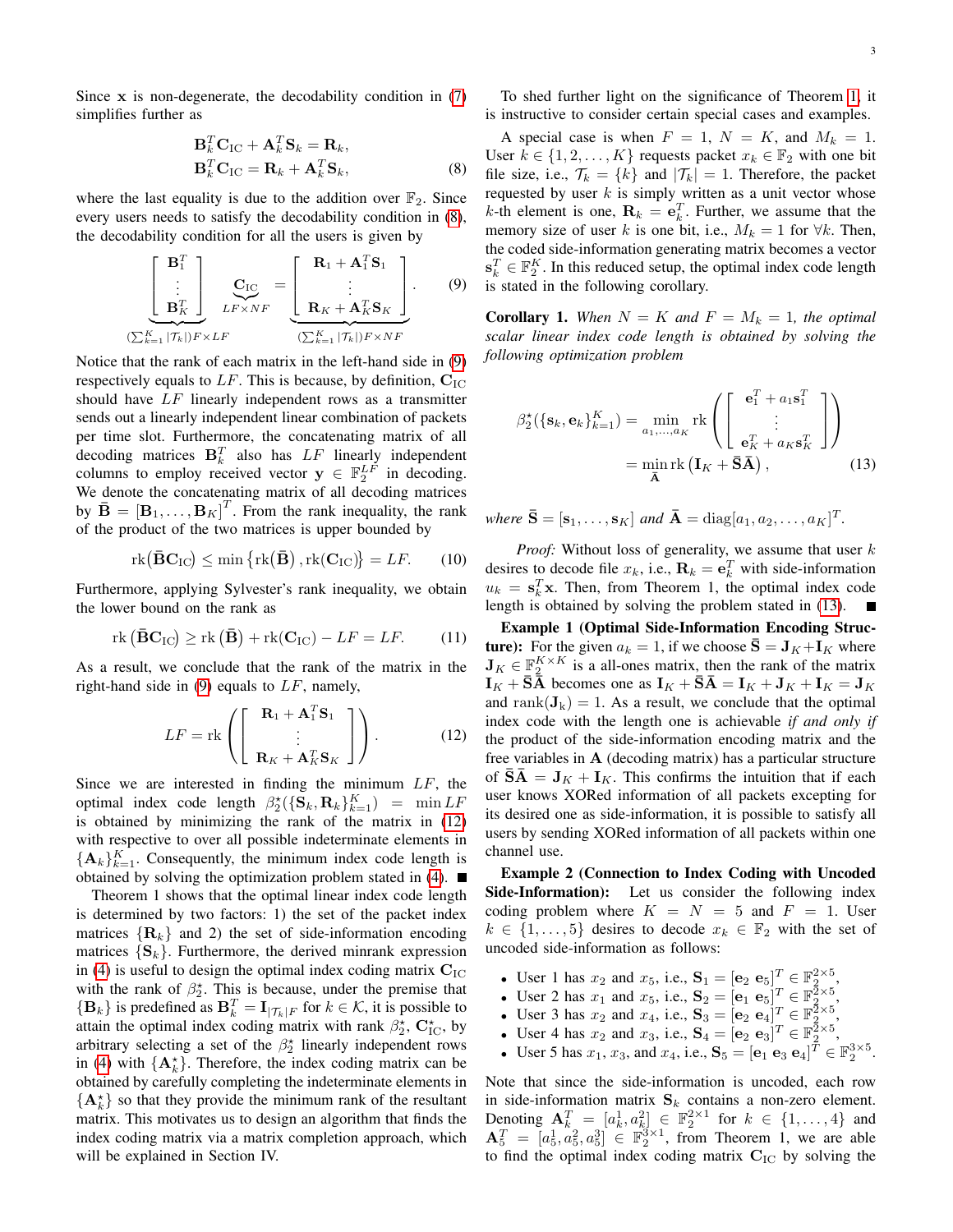following optimization problem:

$$
\beta_2^{\text{uncoded}} = \min_{\{a_k^1, a_k^2\}, a_3^3} \text{rk}\n\left(\n\begin{bmatrix}\n1 & a_1^1 & 0 & 0 & a_1^2 \\
a_2^1 & 1 & 0 & 0 & a_2^2 \\
0 & a_3^1 & 1 & a_3^2 & 0 \\
0 & a_4^1 & a_4^2 & 1 & 0 \\
a_5^1 & 0 & a_5^2 & a_5^3 & 1\n\end{bmatrix}\n\right).
$$
\n(14)

Now, we consider the same index coding problem but sideinformation is coded as follows:

- User 1 has  $x_2 + x_5$ , i.e.,  $\mathbf{s}_1 = [\mathbf{e}_2 + \mathbf{e}_5]^T \in \mathbb{F}_2^{1 \times 5}$ ,
- User 2 has  $x_1 + x_5$ , i.e.,  $s_2 = [e_1 + e_5]^T \in \mathbb{F}_2^{1 \times 5}$ ,
- User 3 has  $x_2 + x_4$ , i.e.,  $s_3 = [\mathbf{e}_2 + \mathbf{e}_4]^T \in \mathbb{F}_2^{1 \times 5}$ ,
- User 4 has  $x_2 + x_3$ , i.e.,  $\mathbf{s}_4 = [\mathbf{e}_2 + \mathbf{e}_3]^T \in \mathbb{F}_2^{\mathbb{I} \times \mathbb{5}}$ ,
- User 5 has  $x_1 + x_3 + x_4$ , i.e.,  $\mathbf{s}_5 = [\mathbf{e}_1 + \mathbf{e}_3 + \mathbf{e}_4]^T \in \mathbb{F}_2^{1 \times 5}$ .

Since each user has coded side-information, unlike the uncoded case, the decoding matrix for user k becomes  $A_k^T =$  $[a_k] \in \mathbb{F}_2^1$ . As a result, using Theorem 1, the optimal index coding matrix for the coded case is obtained by solving the following optimization problem:

$$
\beta_2^{\text{coded}} = \min_{a_1, \dots, a_5} \text{rk}\n\left( \begin{bmatrix}\n1 & a_1 & 0 & 0 & a_1 \\
a_2 & 1 & 0 & 0 & a_2 \\
0 & a_3 & 1 & a_3 & 0 \\
0 & a_4 & a_4 & 1 & 0 \\
a_5 & 0 & a_5 & a_5 & 1\n\end{bmatrix} \right). \tag{15}
$$

From  $(14)$  and  $(15)$ , we observe that the two minrank optimization problems are equivalent, provided that, in [\(14\)](#page-3-0), the additional constraints are imposed on indeterminate elements per each rows such that  $a_k^j = a_k^i$  for  $j \neq i$ . Intuitively, for the uncoded case, we are able to exploit different sideinformation separately in decoding, which provides more degrees of freedom to choose the indeterminate elements. For the coded case, however, the side-information is only used in the coded fashion in decoding, which imposes the constraints on the indeterminate elements.

Example 3 (Coding over Side-Information in a Caching **Problem):** Suppose the case of  $N = K = 2$  in which a server intends to deliver two files with file size  $F = 2$ , i.e.,  $\mathbf{x}_1 = [a_1, a_2]^T$  and  $\mathbf{x}_2 = [b_1, b_2]^T$  to the user 1 and 2, each with one bit cache memory  $FM_k = 1$ . The coded caching method proposed in [\[7\]](#page-4-4) is to store  $a_1 + b_1$  and  $a_2 + b_2$  to user 1 and user 2 in the caching phase. During the delivery phase, the transmitter sends  $b_1$  and  $a_2$  over two channel uses to satisfy the users' request.

In our framework, this caching method can be realized by choosing the side-information matrices such that

$$
\mathbf{s}_1 = [1 \ 0 \ 1 \ 0] \quad \text{and} \quad \mathbf{s}_2 = [0 \ 1 \ 0 \ 1]. \tag{16}
$$

Since user 1 and user 2 desire to decode file  $x_1$  and  $x_2$ , the requested packet index matrices are

$$
\mathbf{I}_1 = \left[ \begin{array}{ccc} 1 & 0 & 0 & 0 \\ 0 & 1 & 0 & 0 \end{array} \right] \text{ and } \mathbf{I}_2 = \left[ \begin{array}{ccc} 0 & 0 & 1 & 0 \\ 0 & 0 & 0 & 1 \end{array} \right]. (17)
$$

By selecting the indeterminate elements as  $A_1^T = [1, 0]^T$  and  $A_2^T = [0, 1]^T$ , we obtain the minimum index code length with <span id="page-3-0"></span>two because

<span id="page-3-2"></span>
$$
\beta_2^{\star}(\{\mathbf{s}_k, \mathbf{I}_k\}_{k=1}^2) = \text{rk}\begin{pmatrix} \mathbf{I}_1 + \mathbf{A}_1^T \mathbf{s}_1 \\ \mathbf{I}_2 + \mathbf{A}_2^T \mathbf{s}_2 \\ \mathbf{I}_2 + \mathbf{A}_2^T \mathbf{s}_2 \end{pmatrix}
$$

$$
= \text{rk}\begin{pmatrix} 0 & 0 & 1 & 0 \\ 0 & 1 & 0 & 0 \\ 0 & 0 & 1 & 0 \\ 0 & 1 & 0 & 0 \end{pmatrix} = 2.
$$
 (18)

As shown in the rows of the resultant matrix in [\(18\)](#page-3-2), there are two possible transmission schemes that satisfy the users' requests within two channel uses. The methods are to choose the index coding matrix  $C_{\text{IC}}$  as either the first two rows in [\(18\)](#page-3-2) or the third and last rows in [\(18\)](#page-3-2).

### IV. ALGORITHM VIA MATRIX COMPLETION

<span id="page-3-1"></span>In this section, we propose a index code design algorithm that leverages the minrank expression derived in Theorem 1. From Theorem 1, we observed that the optimal linear index coding matrix can be obtained by solving a matrix completion problem over a finite field. It is notable that the matrix competition problem to minimize the rank of the resultant matrix in [\(4\)](#page-1-5) is different from the conventional matrix completion problems in [\[10\]](#page-4-9), [\[11\]](#page-4-10). This discrepancy comes from the fact that, in our problem, an indeterminate element in  ${A^*_{k}}$  affects the multiple entries in the resultant matrix in [\(4\)](#page-1-5), which is not the case for the conventional matrix completion problems.

Using Theorem 1, we propose a greedy random search algorithm that finds a linear index coding matrix with the rank of  $\beta$ . The proposed algorithm initially computes the rank of the matrix over  $\mathbb{F}_2$ , assuming that  $\mathbf{A}_k^0$  is a matrix of zeros. Then, the algorithm runs over until no rank change is detected over  $U$  iterations in sequence. For the  $p$ -th iteration, we first update the elements of  $A_k^p$  randomly according to Bernoulli distribution with parameter  $T$ . Subsequently, we compute the rank of the matrix with the updated matrices  ${A_k^p}$  and store them if the rank decreases compared to the previous one. The algorithm is summarized in Table [I.](#page-4-11) In the proposed algorithm, the number of iterations  $U$  plays a role in balancing between the performance and complexity. On the one hand, when the number of iterations  $U$  is chosen sufficiently large, the proposed algorithm is able to yield the optimal minimum rank with high probability. On the other hand, when  $U$  is not large enough, the probability that the algorithm reaches the minimum rank becomes low by reducing the computational complexity. Furthermore, the parameter  $T$ controls the likelihood that side-information matrix  ${S_k}$  is used in decoding. This is because indeterminate elements in  ${A_k}$  is multiplied with the elements in side-information matrix  $S_k$ .

To verify the performance of the proposed algorithm. we consider the coded side-information case in Example 2.

<span id="page-3-3"></span>
$$
\beta_2^{\text{coded}} = \min_{a_1, ..., a_5} \text{rk}\n\left(\n\begin{bmatrix}\n1 & a_1 & 0 & 0 & a_1 \\
a_2 & 1 & 0 & 0 & a_2 \\
0 & a_3 & 1 & a_3 & 0 \\
0 & a_4 & a_4 & 1 & 0 \\
a_5 & 0 & a_5 & a_5 & 1\n\end{bmatrix}\n\right).
$$
\n(19)